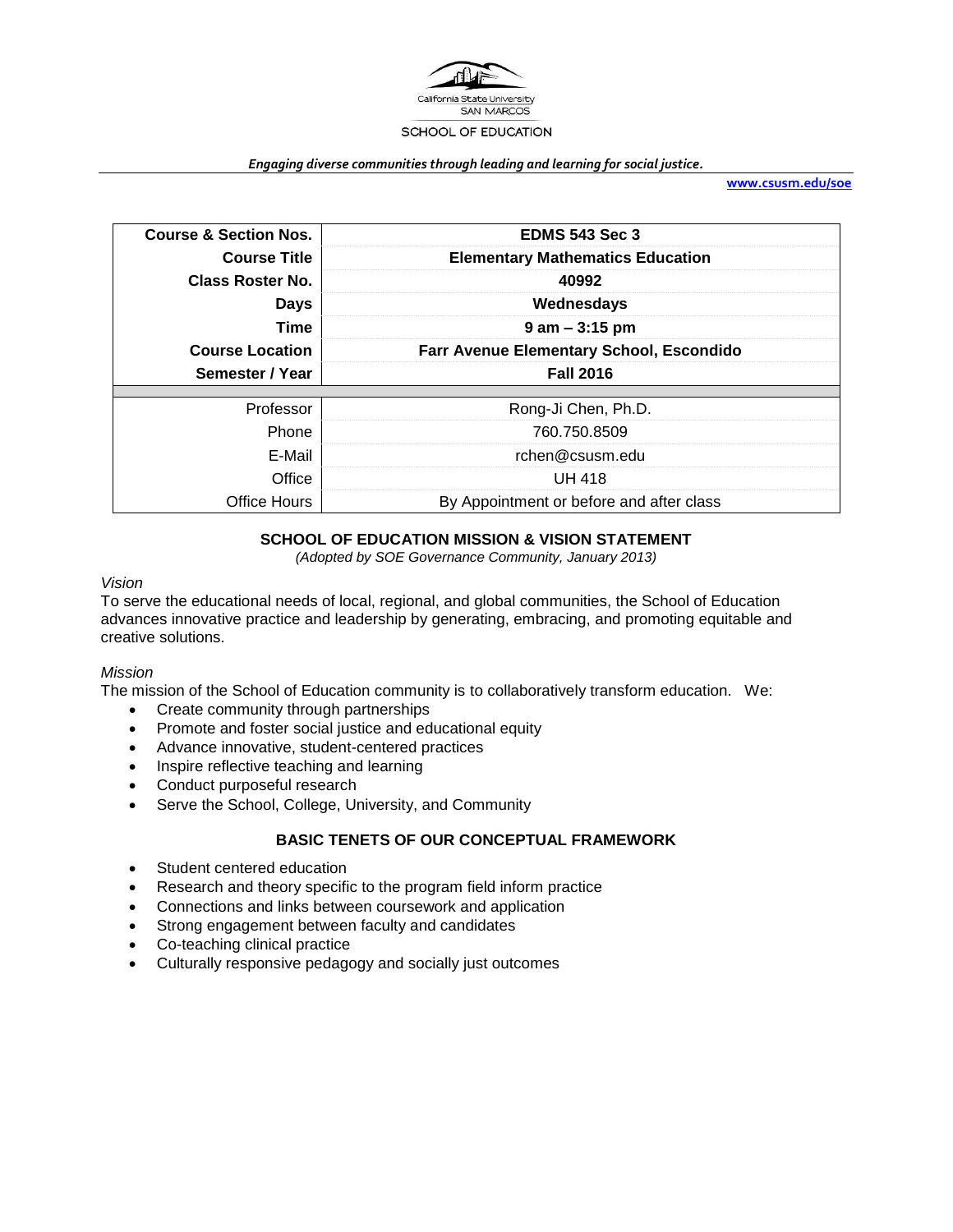## **COURSE DESCRIPTION**

This course focuses on curriculum development, methods, techniques, materials, planning, organization, and assessment in various elementary school curricula, and curriculum integration in mathematics. Methods of cross-cultural language and academic development will be integrated into the course. *Requires participation/observation in the public schools*.

## **Course Prerequisites**

Admission to the Multiple Subject Credential Program.

## **Course Objectives**

Learning to teach mathematics well is challenging and, therefore, this course is but one stage in your process of becoming a mathematics teacher. We are expected to: (a) increase our skills of listening to students and asking questions, (b) develop an understanding of children's content specific thinking, (c) develop strategies to create a classroom environment that promotes the investigation and growth of mathematical ideas and to ensure the success of all students in multi-cultural settings, (d) deepen our understanding of the mathematics taught at the elementary school level, including such topics as place value, base systems, number theory, fractions, proportions, statistics, and algebra, (e) develop an understanding of the current issues and best practices in mathematics education, (f) develop a familiarity with the California Common Core State Standards, (g) understand the nature, purposes, and application of mathematics assessment and its relationship with curriculum, teaching, and learning, and (h) learn to teach content specific concepts using effective and appropriate strategies, including the educational use of technology.

## **REQUIRED TEXTS, MATERIALS AND ACCOUNTS**

## **Required Texts**

- Kamii, C. (2000). *Young children reinvent arithmetic: Implications of Piaget's theory* (2nd Ed.). New York: Teachers College Press. ISBN-13: 978-0807739044.
- California Department of Education (2013). *California common core state standards for mathematics*. Sacramento, CA: Author.<http://www.cde.ca.gov/re/cc/>(PDF, free download)
- California Department of Education (2016). *Mathematics framework for California public schools: Kindergarten through grade twelve*. Sacramento, CA: Author. <http://www.cde.ca.gov/ci/ma/cf/mathfwchapters.asp> (PDF, free download)
- National Council of Teachers of Mathematics (NCTM) (2014). *Principles to actions: Ensuring mathematics success for all*. Reston, VA: Author.<http://www.nctm.org/PrinciplestoActions/> (eBook/PDF \$5 or print edition \$29)
- Several other readings are required and will be available for download.

## **Recommended Texts**

- Boaler, J. (2016). *Mathematical mindsets: Unleashing students' potential through creative math, inspiring messages and innovative teaching*. San Francisco, CA: Jossey-Bass. ISBN 9780470894521
- Burns, M. (2007). *About teaching mathematics: A K-8 resource* (3rd Ed.). Sausalito, CA: Math Solutions Publications.
- Carpenter, T. P., Fennema, E., Franke, M. L., Levi, L., & Empson, S. B. (1999). *Children's mathematics: Cognitively guided instruction*. Portsmouth, NH: Heinemann.
- Carpenter, T. P., Franke, M. L., & Levi, L. (2003). *Thinking mathematically: Integrating arithmetic & algebra in elementary school*. Portsmouth, NH: Heinemann.
- Empson, S. B., & Levi, L. (2011). *Extending children's mathematics: Fractions and decimals*. Portsmouth, NH: Heinemann.
- NCTM's professional journal: *Teaching Children Mathematics*, see <http://www.nctm.org/publications/toc.aspx?jrnl=tcm>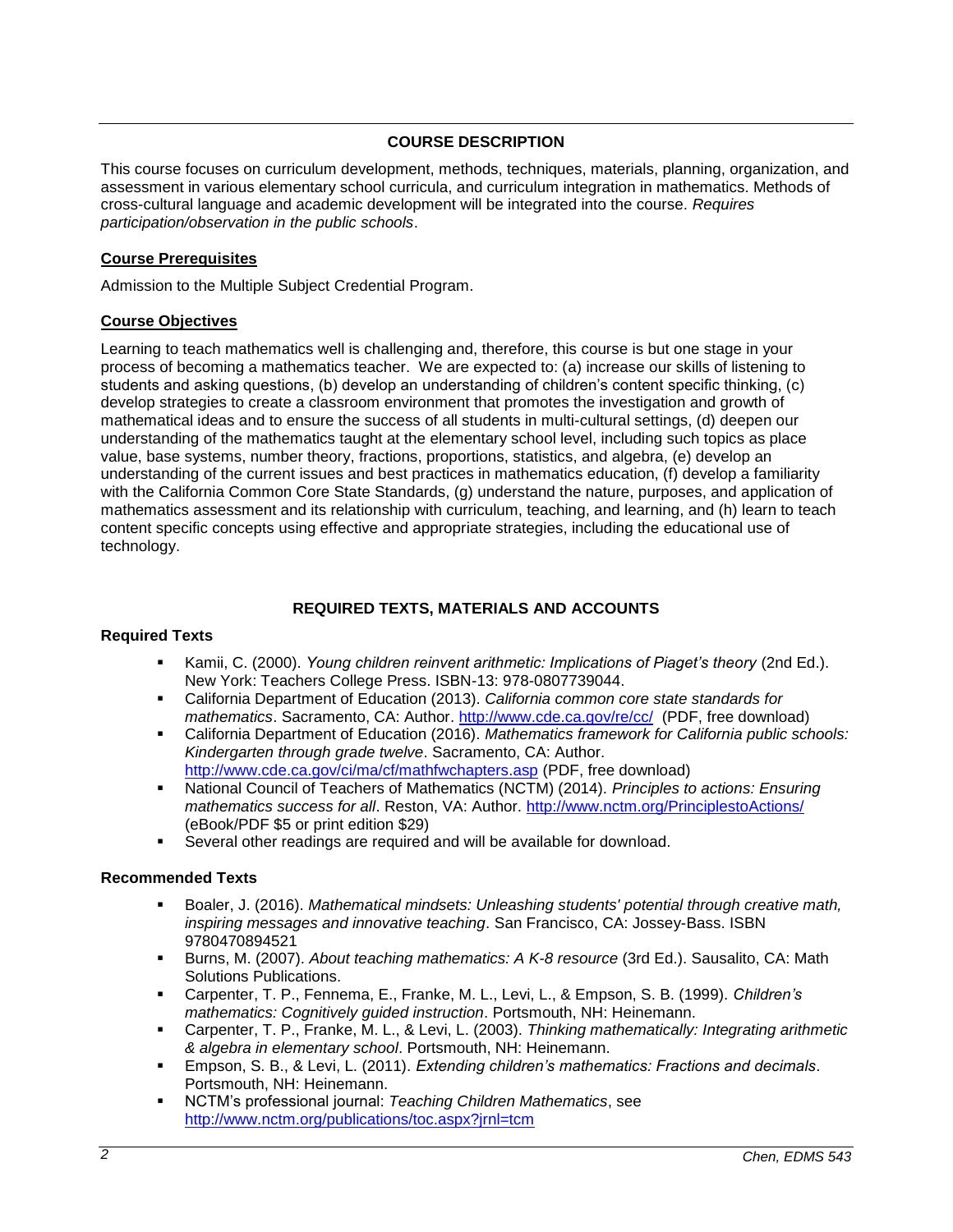- Smith, M. S., & Stein, M. K. (2011). *Five practices for orchestrating productive mathematics discussions*. Reston, VA: National Council of Teachers of Mathematics.
- Van de Walle, J. A., Karp, K. M., & Bay-Williams, J. M. (2015). *Elementary and middle school mathematics: Teaching developmentally* (9th ed.). Boston: Allyn & Bacon.

# **Cougar Courses**

The course materials and assignments are posted at Cougar Courses, accessible at [https://cc.csusm.edu/.](https://cc.csusm.edu/)

# **COURSE AND PROGRAM LEARNING OUTCOMES**

Upon successful completion of this course, teacher candidates will demonstrate the course objectives listed above. Teacher candidates will also complete other courses, clinical practice, and additional requirements for the credential program. Upon successful completion of the program, teacher candidates will demonstrate the following competencies and dispositions:

## **Authorization to Teach English Learners**

This credential program has been specifically designed to prepare teachers for the diversity of languages often encountered in California public school classrooms. The authorization to teach English learners is met through the infusion of content and experiences within the credential program, as well as additional coursework. Candidates successfully completing this program receive a credential with authorization to teach English learners. *(Approved by CCTC in SB 2042 Program Standards, August 02)*

# **Teacher Performance Expectation (TPE) Competencies**

The course objectives, assignments, and assessments have been aligned with the CTC standards for Multiple Subject Credential. This course is designed to help teachers seeking a California teaching credential to develop the skills, knowledge, and attitudes necessary to assist schools and district in implementing effective programs for all students. The successful candidate will be able to merge theory and practice in order to realize a comprehensive and extensive educational program for all students. You will be required to formally address the following TPEs in this course:

- TPE 1a-Subject Specific Pedagogical Skills for MS Teaching (Mathematics)
- TPE 2-Monitoring Student Learning During Instruction

# **Teacher Performance Assessment**

Beginning July 1, 2008 all California credential candidates must successfully complete a state-approved Teacher Performance Assessment (TPA), as part of the credential program of preparation. During the 2015- 16 academic year the CSUSM credential programs will use either the CalTPA (California Teacher Performance Assessment) or the edTPA (Educative Teacher Performance Assessment).

## **edTPA**

Beginning in fall 2015, for newly entering initial candidates, the CSUSM assessment system is the edTPA. To assist with your successful completion of the edTPA, a capstone class is part of your curriculum. In this class edTPA related questions and logistical concerns are addressed. Additional support materials are available on the edTPA website: [http://www.edtpa.com/PageView.aspx?f=GEN\\_Candidates.html](http://www.edtpa.com/PageView.aspx?f=GEN_Candidates.html)

Additionally, to support your success in your credential program and with TPA, SOE classes use common pedagogical language, lesson plans (lesson designs), and unit plans (unit designs).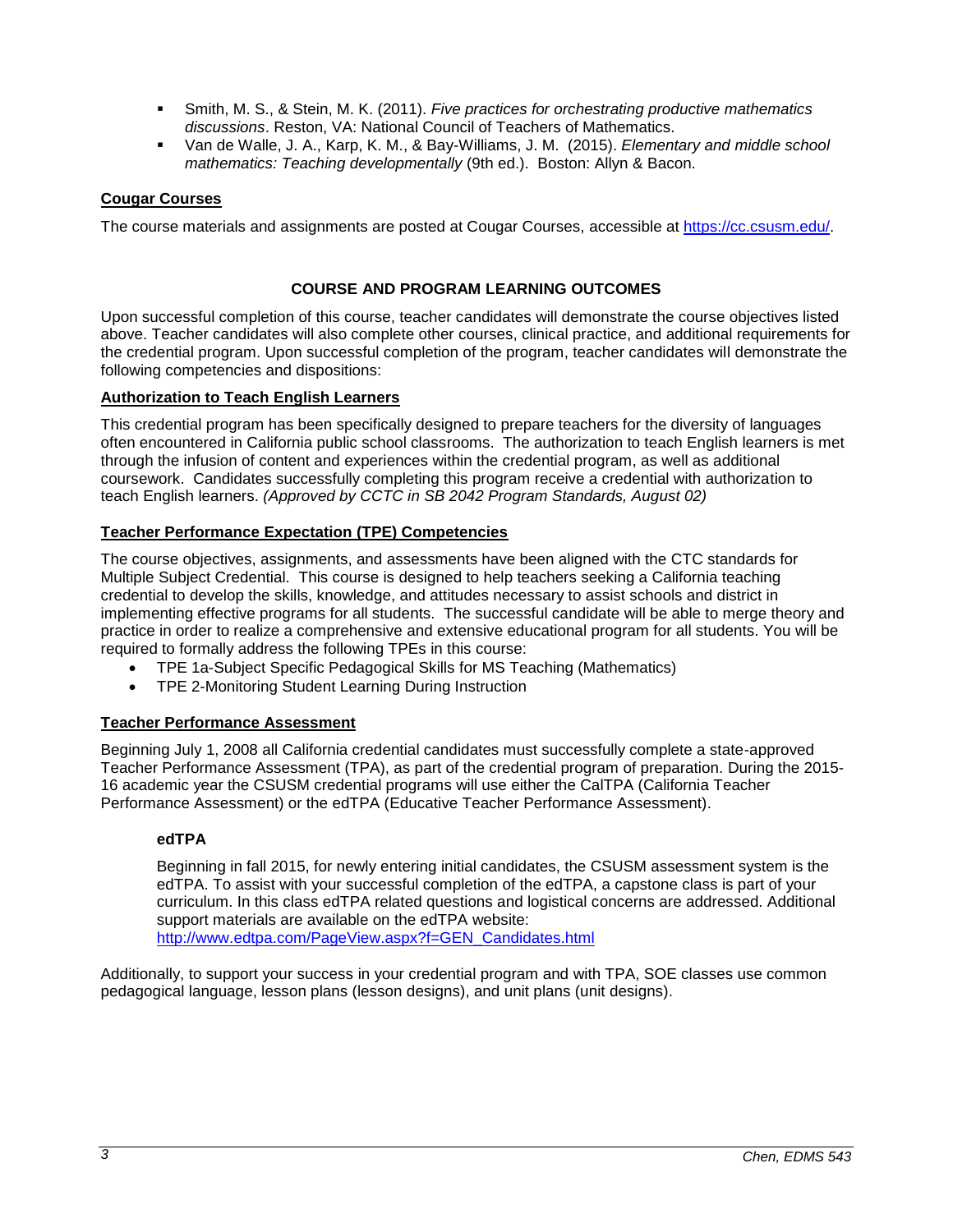# **Expected Dispositions for the Education Profession**

Education is a profession that has, at its core, certain dispositional attributes that must be acquired and developed. Teaching and working with learners of all ages requires not only specific content knowledge and pedagogical skills, but positive attitudes about multiple dimensions of the profession. The School of Education has identified six dispositions that must be evident in teacher candidates: social justice and equity, collaboration, critical thinking, professional ethics, reflective teaching and learning, and life-long learning. These dispositions have observable actions that will be assessed throughout the preparation program. For each dispositional element, there are three levels of performance - *unacceptable*, *initial target*, and *advanced target*. The description and rubric for the three levels of performance offer measurable behaviors and examples.

The assessment is designed to provide candidates with ongoing feedback for their growth in professional dispositions and includes a self-assessment by the candidate. The dispositions and rubric are presented, explained and assessed in one or more designated courses in each program as well as in clinical practice. Based upon assessment feedback candidates will compose a reflection that becomes part of the candidate's Teaching Performance Expectation portfolio. Candidates are expected to meet the level of *initial target* during the program.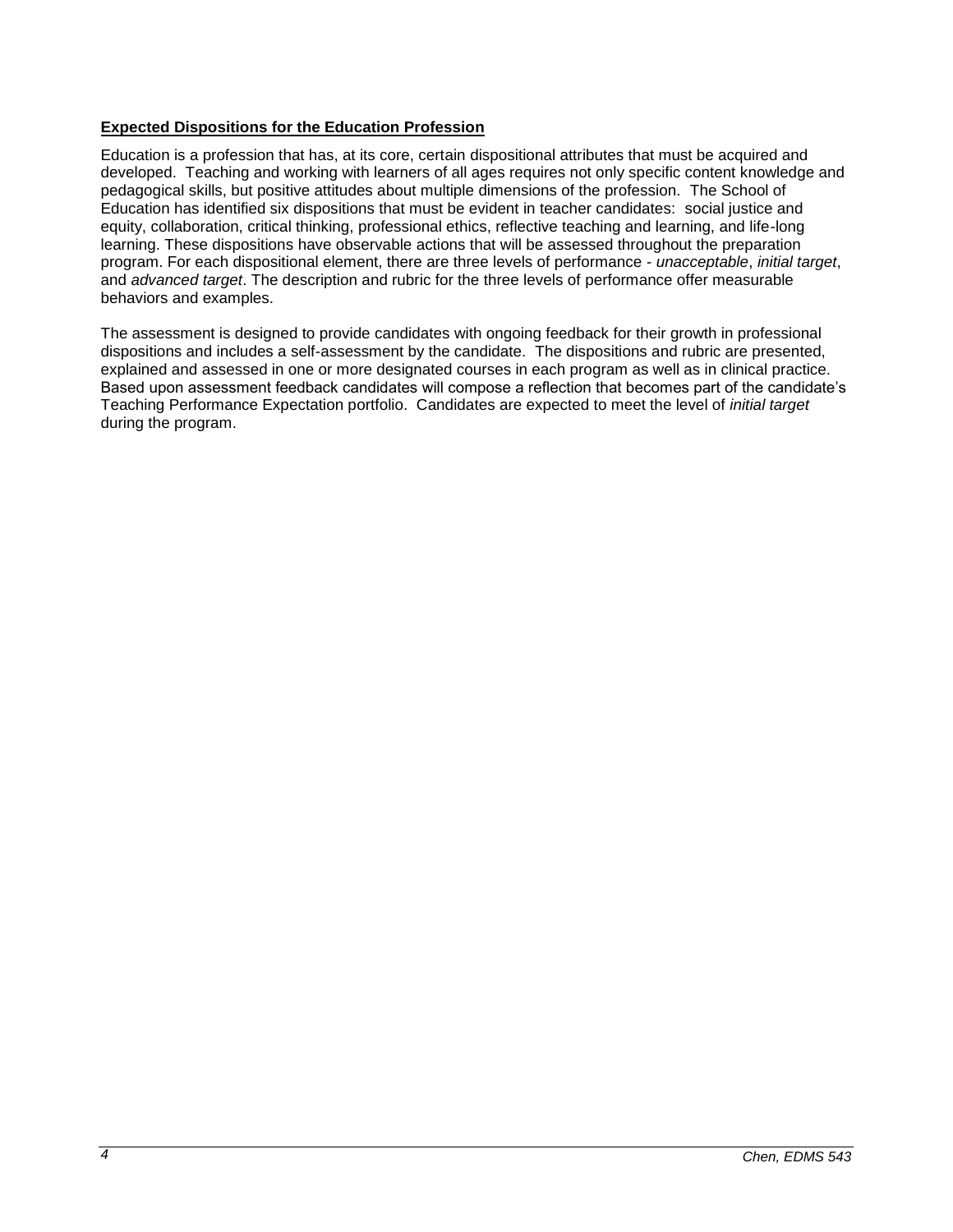# **TENTATIVE COURSE SCHEDULE/COURSE OUTLINE**

The dynamic nature of teaching and learning makes it hard to establish a set schedule. Please note that modifications will likely to occur at the discretion of the instructor.

| <b>Date</b>       | $\frac{1}{2}$ $\frac{1}{2}$<br><b>Sessions, Topics, &amp; Essential Questions</b> | <b>Reading &amp; Assignments</b> |  |
|-------------------|-----------------------------------------------------------------------------------|----------------------------------|--|
| 8/31              | 1. Building a math learning community                                             | Course syllabus                  |  |
|                   | - What are characteristics of an effective math classroom?                        |                                  |  |
|                   | - What is your relationship to math?                                              |                                  |  |
|                   | 2. Students as young mathematicians in a community of learners                    | Kamii, ch 8-9                    |  |
|                   | - What does it mean to "do mathematics"?                                          |                                  |  |
|                   | - Affective factors in learning                                                   |                                  |  |
|                   | - Understanding students' thinking in math: Clinical interviews                   |                                  |  |
| 9/7               | 3. Challenging students with rich math tasks                                      | Kamii, ch 1-3                    |  |
|                   | - Different levels of cognitive demand of math tasks                              | <b>Math autobiography</b>        |  |
|                   | - MLA & learning centers                                                          | <b>Reflection 1</b>              |  |
|                   | - Logico-mathematical knowledge (Piaget); student interactions                    |                                  |  |
|                   | 4. Lesson design: Teaching through problem solving (1)                            |                                  |  |
|                   | - The art of listening to students and asking good questions                      |                                  |  |
|                   | - Designing and selecting math tasks for higher-order thinking                    |                                  |  |
| 9/14              | 5. Lesson design: Teaching through problem solving (2)                            | Van de Walle et al. ch 3-4       |  |
|                   | - Designing problem-based lessons                                                 | <b>Reflection 2</b>              |  |
|                   | Lesson plan workshop: Bring ideas & materials                                     |                                  |  |
|                   | 6. Children's number sense: Intro to Cognitively Guided Instruction (CGI)         |                                  |  |
|                   | - What are some types and structures of math problems? How do                     | <b>MLA reflection (if ready)</b> |  |
|                   | students solve problems? How do we help children develop number                   |                                  |  |
|                   | sense?                                                                            |                                  |  |
|                   | <b>MLA team 1 presentation</b>                                                    |                                  |  |
| 9/21              | 7. Online session: Unpacking California Common Core State Standards               | Principles to Actions: pp. 1-    |  |
|                   | 8. Online session: Children's computation strategies                              | 57                               |  |
| $\overline{9/28}$ | 9. Developing understanding in computation                                        | Kamii, ch 4-7                    |  |
|                   | - How do we help students develop a conceptual understanding of                   | <b>Reflection 3</b>              |  |
|                   | operations on numbers?                                                            | <b>Student Interview</b>         |  |
|                   | <b>MLA team 2 presentation</b>                                                    |                                  |  |
|                   | 10. Using tools/technology for developing number sense and place-value            |                                  |  |
|                   | concepts                                                                          |                                  |  |
|                   | - How do we provide opportunities for hands-on explorations of                    |                                  |  |
|                   | mathematics? How can manipulatives help or fail to help children                  |                                  |  |
|                   | construct math ideas?                                                             |                                  |  |
|                   | <b>MLA team 3 presentation</b>                                                    |                                  |  |
| 10/5              | 11. Developing children's understanding of fractions                              | Kamii, ch 12, 13                 |  |
|                   | - How do we help students understand operations on fractions? What                | Empson (2011) ch 1-2             |  |
|                   | are the strengths and limitations of manipulatives for fraction concepts?         | <b>Reflection 4</b>              |  |
|                   | <b>MLA team 4 presentation</b>                                                    | <b>MLA reflection (if ready)</b> |  |
|                   | 12. (a) Lesson presentations and discussion                                       |                                  |  |
|                   | - How can we maintain the intended cognitive level of a math task?                | Lesson draft for peer            |  |
|                   | How do we collect evidence of learning as a means for in-depth                    | review                           |  |
|                   | reflection on the effectiveness of instructional strategies?                      |                                  |  |
|                   | (b) edTPA Task 4.                                                                 |                                  |  |
| 10/12             | 13. Online session: Differentiation                                               | <b>Lesson design</b>             |  |
|                   | 14. Online session: Assessment of students' thinking in mathematics               |                                  |  |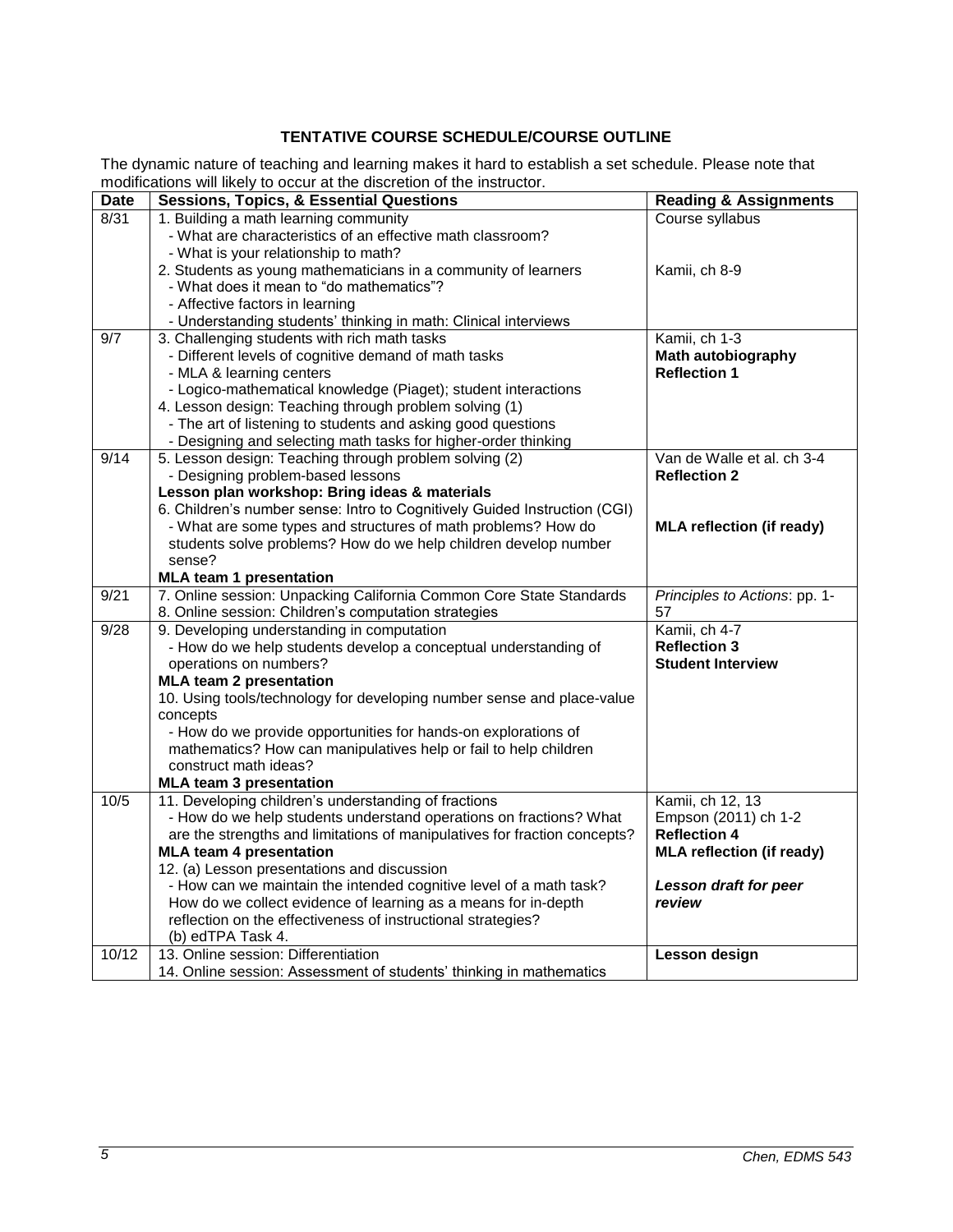| <b>Date</b> | <b>Sessions, Topics, &amp; Essential Questions</b>                 | <b>Reading &amp; Assignments</b>   |
|-------------|--------------------------------------------------------------------|------------------------------------|
| 10/19       | 15. Teaching for conceptual understanding: The case of algebraic   | Carpenter et al. (2003) ch2-3      |
|             | thinking                                                           | Boaler (2016)                      |
|             | - Children's understanding and misunderstanding of the equal sign. | Peterson (2006)                    |
|             | How can we improve children's relational understanding of math?    | <b>Reflection 5</b>                |
|             | <b>MLA team 5 presentation</b>                                     |                                    |
|             | 16. Socio-political issues in math education                       | <b>MLA reflection (final date)</b> |
|             | - How does traditional math education preserve elite groups while  |                                    |
|             | denying other children access to powerful math? How is math        |                                    |
|             | education related to social justice?                               |                                    |

# **COURSE REQUIREMENTS AND GRADED COURSE COMPONENTS**

Teaching and learning require engaged and reflective participants. It is essential that you prepare carefully for class, be ready to discuss readings and assignments thoughtfully, and actively participate in all class activities.

## **Course Assignments**

Here is a list of the assignments and requirements, followed by descriptions of each of them:

| <b>Assignment</b>                       | <b>Points</b> | <b>Due Date</b> |
|-----------------------------------------|---------------|-----------------|
| Mathematics autobiography               |               |                 |
| Reflections                             | 15            | ongoing         |
| Clinical student interview              | 10            | 9/28            |
| Lesson design                           | 15            | draft 10/5,     |
|                                         |               | revision 10/12  |
| Mathematics learning activity (MLA)     | 20            | varies          |
| Online modules                          | 25            | varies          |
| Professional dispositions/participation | 15            | ongoing         |

*Mathematics Autobiography*—This assignment will not be graded but will count as part of your participation grade. This assignment has three components:

- (a) Make a drawing of what comes to mind when you think about mathematics (i.e., what mathematics is to you?). Provide a brief explanation of your drawing.
- (b) Define a mathematician. Write a one-paragraph definition. USE YOUR OWN WORDS AND DEFINITION. Do not use a dictionary or the Internet.
- (c) Write a 2-to-3-page reflection (double-spaced) on your experience in math. How would you describe your relationship to math? What is math to you? How did you feel when you did mathematics? Discuss your feelings about math and your perception of yourself as a math learner. Did you feel you were an active participant in your math classes, or you felt that you were mostly an outsider? Did you see personal meanings/purposes in math or just to get a grade and move on? If there has been a change in your view of math, please describe your old and new perspectives.

*Reflections*—Each week you will reflect on the readings, observations, or our class activities. You will submit a reflection *during class*. The focus will be on how you make sense of the information rather than a summary. The purpose of the reflections is to prepare you for class discussion and to reflect on your own experiences, beliefs, and theories about mathematics education. There will be time for discussion of the readings so it is imperative that you do the readings each week. The way in which you are asked to reflect may change week to week.

*Clinical Student Interview* – The purpose is to gain insight into students' mathematical thinking and understanding, to learn how to effectively pose questions and interpret the meaning of students' responses, and to provide you with an opportunity to interact with students. You will conduct a clinical interview with a student. You will assess the student's understanding of mathematics and problem solving skills. Interview protocols with sample problems are provided, but you are encouraged to use your own invention with instructor approval. You will pose mathematical problems/tasks for the student to solve. You will ask the student to explain his or her thinking, so you may gain insight into his or her mathematical understanding and strategies. For each interview, you need to submit a 2-to-3-page reflective report. Please also include the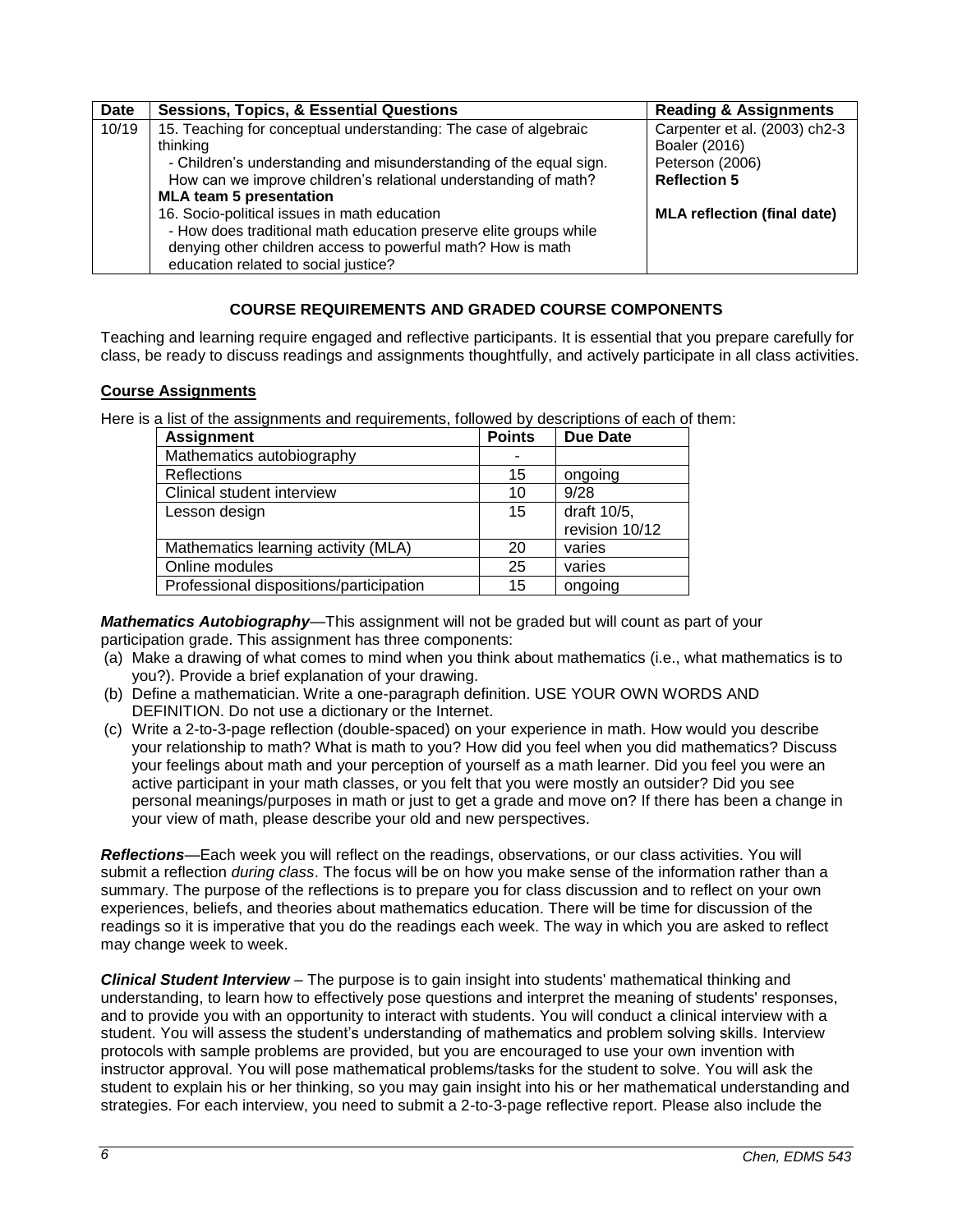student's written work (if available). In addition, you may need to share/present your interview findings in class. See the Student Interview Guidelines and a sample interview report on Cougar Courses.

*Lesson Design*—You will design a *problem-based* math lesson. The lesson needs to focus on *student thinking* and *interaction* (Kamii, 2000). It needs to be aligned with Van de Walle's "teaching through problem solving" framework and requires a higher-level cognitive demand. You are strongly encouraged but not required to (1) implement the lesson in your practicum/clinical teaching classroom; (2) videotape the lesson implementation as it is a powerful means for an in-depth analysis of the effectiveness of the lesson and student learning.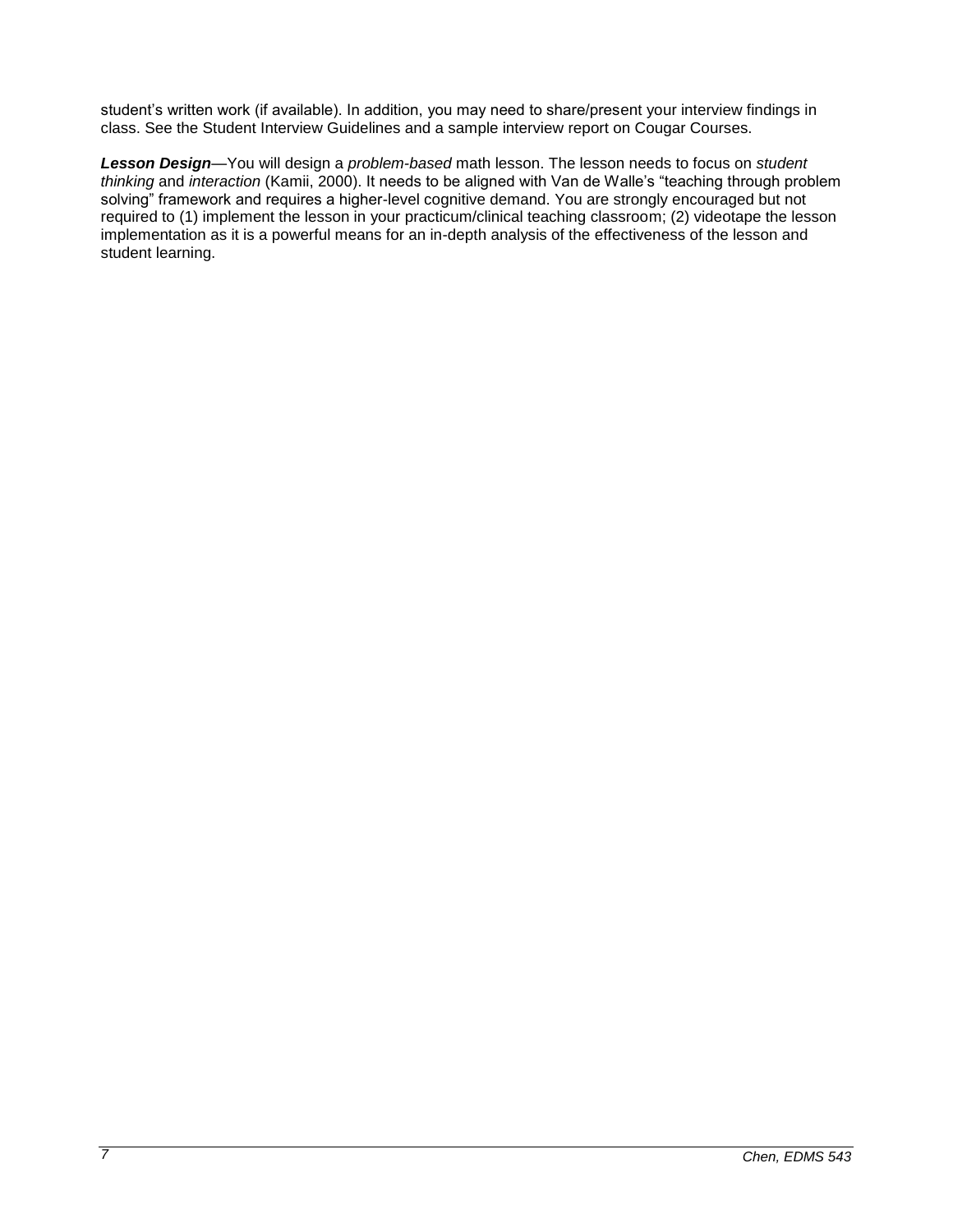*Mathematics Learning Activity (MLA)*. In the context of this course, a MLA is a math activity, task, game, problem, and so on that students can complete in 10-20 minutes. It is like a mini lesson or a component of a larger lesson or unit. You will select or design a MLA and conduct it with (a) your fellow teacher candidates AND (b) a group of students in your tutoring or clinical practice classroom. In other words, you will conduct your MLA twice— once in the EDMS class and once in an elementary school classroom. Given the short time frame of the course, you may or may not be able to practice your MLA in the EDMS class before you do it with kids.

Both Kamii's (2000) and Van de Walle, et al.'s (2013) books have many good math learning activities. You may also design your own activity. Your activity should be planned and/or adapted to show evidence of conceptual understanding or other higher-order thinking rather than merely memorization or procedures without understanding.

In the case of *(a) MLA in the 543 class*: We will get into MLA teams. Each team will have a date of presentation (see schedule above). You need to coordinate with your team members so that your MLAs will not be too similar. You will conduct your MLA with your peers that are not on the team in a learning center type format. For example, if your team has 5 members, there will be 5 math activities. Your team will set up 5 learning centers in our class. Each of you will conduct your activity at a learning center. The rest of the class will form into 5 groups, and they will rotate through the 5 learning centers/activities. It means that you have the opportunity to do your activity 5 times, and chances are you will modify the activity to meet the participants' needs. Each individual activity should take about 10 minutes (for your peer teacher candidates). Therefore, if the activity as the way it is described is too short or too long, you need to adapt it to fit the time frame.

In the case of *(b) teaching your MLA to a group of elementary school students*: you need to talk to the classroom teacher and find a group of students for your MLA. The "group" can be a small group (minimum of 4 students), a bigger group, or even the entire class. You will discuss with the classroom teacher and identify an appropriate MLA for the group of students. You need to videotape your MLA implementation and reflect on students' learning and interaction. This is a great means for improving your teaching; reviewing the video can usually help you see what you do not see during instruction. You will submit the video (for example, you may save your video in your Google Drive, YouTube, or Dropbox and submit a sharable link to the video). You will also submit a reflection paper.

**Online Modules**—There will be a few online sessions. You need to complete a learning module for each online session. The modules will be posted on Cougar Courses.

*Professional Dispositions & Participation*—You are expected to actively participate in in-class and online discussions, group work, presentations, and hands-on activities throughout the course. A positive professional disposition includes a willingness to consider and discuss new ideas objectively, curiosity, perseverance, and seriousness about improving one's self as a teacher. It can also include a sense of humor and social intelligence (e.g., the tact and ability to make others feel comfortable and to contribute).

## **Assignment Policy**

All assignments, requirements, due dates, and scoring rubrics will be available through Cougar Courses. You are responsible to track your grades and progress in the course. In order to successfully complete this course, all assignments must be completed at an acceptable level noted on assignment directions and rubrics. Each written assignment is expected to have a clear organizational presentation and be free of grammar, punctuation, or spelling errors. There will be a reduction in points for the above-mentioned errors. All assignments are due by 11 p.m. on the due date, unless specified otherwise. Reading reflections are typically due in class.

## **Grading Standards**

Final grades are calculated on the standard of:

| A: 93% - 100% | A-: 90% - 92% | B+: 87% - 89% | B: 83% - 86%  |
|---------------|---------------|---------------|---------------|
| B-: 80% - 82% | C+: 77% - 79% | C: 73% - 76%  | C-: 70% - 72% |
| D: 60% - 69%  | F: below 60   |               |               |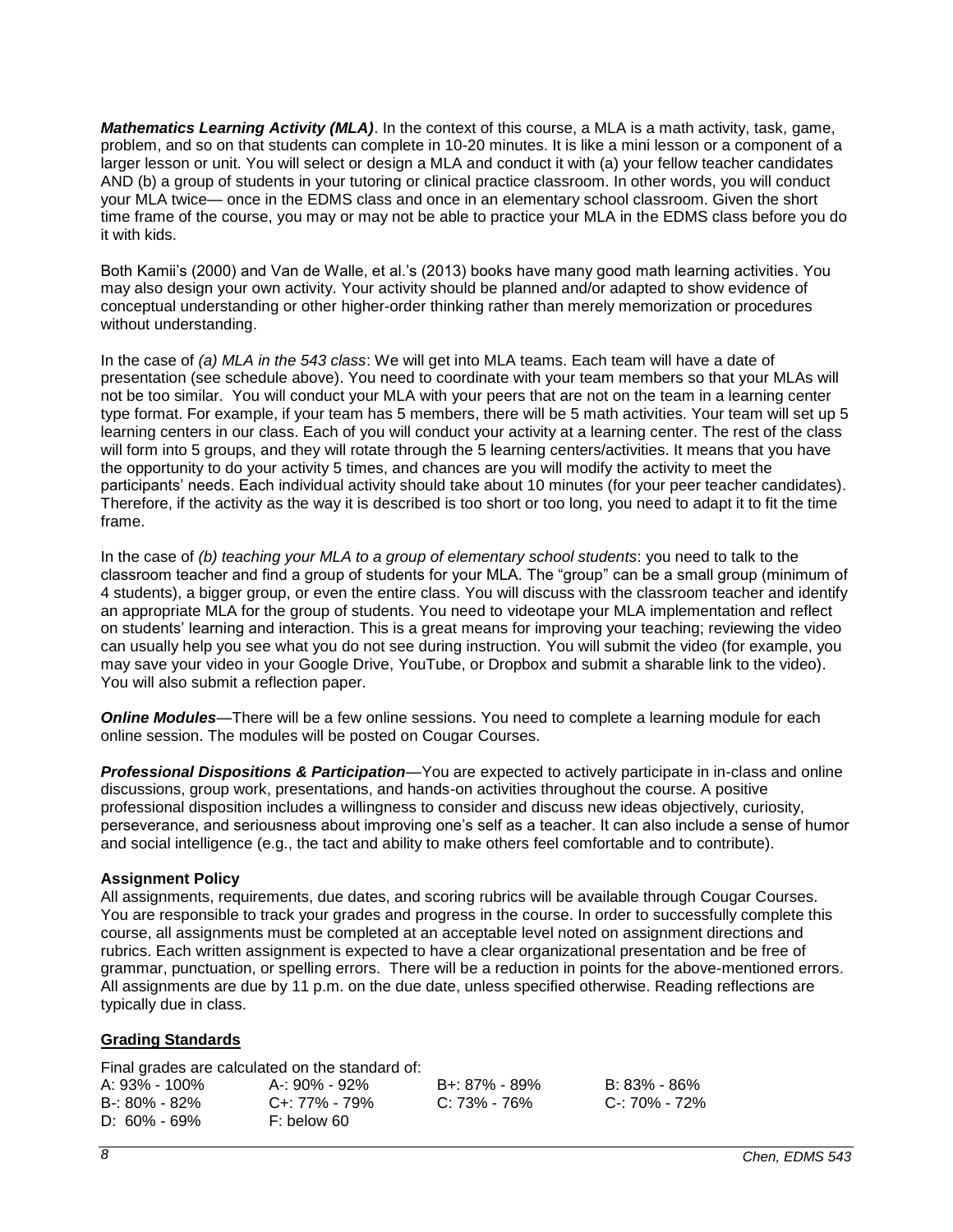Failure to complete this course with a grade of C+ or higher will prohibit a teacher candidate from continuing the teaching credential program.

## **Final Exam Statement**

There will be no final exam.

# **School of Education/Course Attendance Policy**

Due to the dynamic and interactive nature of courses in the School of Education, all candidates are expected to attend all classes and participate actively. At a minimum, candidates must attend more than 80% of class time, or s/he may not receive a passing grade for the course at the discretion of the instructor. Individual instructors may adopt more stringent attendance requirements. Should the candidate have extenuating circumstances, s/he should contact the instructor as soon as possible. *(Adopted by the COE Governance Community, December, 1997).*

**This course:** Teacher education is a professional preparation program. Therefore, candidates missing more than one class session cannot earn an A or A-. Candidates missing more than two class sessions cannot earn a B or B+. Candidates missing more than three classes cannot earn a C+. Arriving late or leaving early by more than 20 minutes counts as an absence. Notifying the instructor does not constitute an excuse. All assignments must be turned in on due date even in case of an absence.

# **Policy on Late/Missed Work**

*Late assignment*: There will be 10% deduction for being one day late, 20% deduction two days late, and 30% deduction three days late. After three days, no assignments will be accepted. If extraordinary circumstances occur, please contact the instructor BEFORE the deadline.

# **GENERAL CONSIDERATIONS**

# **CSUSM Academic Honesty Policy**

Students will be expected to adhere to standards of academic honesty and integrity, as outlined in the Student Academic Honesty Policy. All assignments must be original work, clear and error-free. All ideas/material that are borrowed from other sources must have appropriate references to the original sources. Any quoted material should give credit to the source and be punctuated accordingly.

Academic Honesty and Integrity: Students are responsible for honest completion and representation of their work. Your course catalog details the ethical standards and penalties for infractions. There will be zero tolerance for infractions. If you believe there has been an infraction by someone in the class, please bring it to the instructor's attention. The instructor reserves the right to discipline any student for academic dishonesty, in accordance with the general rules and regulations of the university. Disciplinary action may include the lowering of grades and/or the assignment of a failing grade for an exam, assignment, or the class as a whole.

Incidents of Academic Dishonesty will be reported to the Dean of Students. Sanctions at the University level may include suspension or expulsion from the University.

Refer to the full Academic Honesty Policy at: [http://www.csusm.edu/policies/active/documents/Academic\\_Honesty\\_Policy.html](http://www.csusm.edu/policies/active/documents/Academic_Honesty_Policy.html)

# **Plagiarism**

As an educator, it is expected that each candidate (course participant) will do his/her own work, and contribute equally to group projects and processes. Plagiarism or cheating is unacceptable under any circumstances. If you are in doubt about whether your work is paraphrased or plagiarized see the Plagiarism Prevention for Students website [http://library.csusm.edu/plagiarism/index.html.](http://library.csusm.edu/plagiarism/index.html) If there are questions about academic honesty, please consult the University catalog.